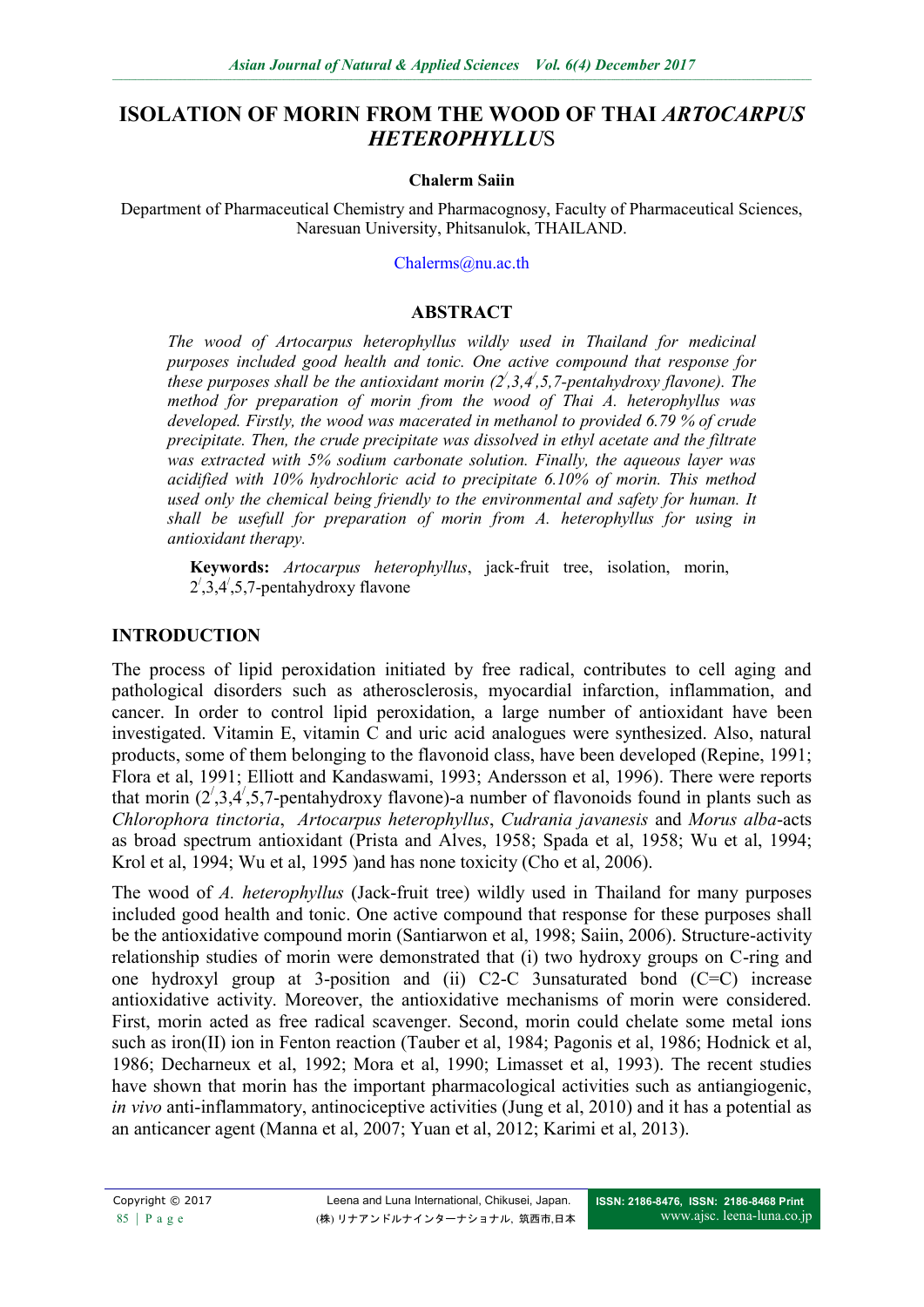

Figure 1: Chemical structure of morin( $2^2$ , 3, 4<sup> $\ell$ </sup>, 5, 7-pentahydroxy flavone)

Study by using thin layer chromatography indicated that the methanol extract of the wood of Thai *A. heterophyllus* showed the high yield of morin. This result indicated the potential to develop morin from the wood of Thai *A. heterophyllus* for using in antioxidant therapy. Herein, the green method for preparation of morin from the wood of Thai *A. heterophyllus* was carefully reported.

## **MATERIALS AND METHOD**

### **Plants Material**

The wood of *A. heterophyllus* was brought from well known Thai traditional medicine store in Phitsanuloke province, Thailand.

### **Extraction method**

5.2 kg of a pieced wood of *A. heterophyllus* was macerated in 36 L of methanol for one day. Then, it was filtered, concentrated under reduced pressure and let the filtrate precipitate to obtain crude precipitate. The residue plant was extracted again using the same process.

### **Isolation and Purification**

1.0 g of crude precipitate was dissolved in 10 ml of ethyl acetate. The filtrate was collected and evaporated on water bath to 7 ml. Then, the filtrate was extracted with 5 ml of 5% sodium carbonate solution. The aqueous layer was acidified with 10% hydrochloric acid to precipitate. The precipitate was washed with cool water and dry in oven to obtain powder of morin.

### **Structure elucidation**

The chemical structure of pure compound was elucidated from <sup>1</sup>H-NMR spectrum. This spectrum was performed with a 400 MHz  $^1$ H-NMR spectrometer Avance Bucker, Germany. The solvent for this spectrum was deuterated methanol using tetramethylsilane as the internal reference standard. The chemical shifts were reported in the ppm scale.

## **RESULTS AND DISCUSSIONS**

### **Extraction, isolation and purification**

The method for preparation of antioxidant agent morin from the wood of Thai *A. heterophyllus* was developed. The extraction of the wood provided 351. 9g (6. 79%) of crude precipitate (Figure 2). Further isolation and purification of 1. 0g of crude precipitate provided 61mg (6.10%) of pure morin (Figure 3).

### **Structure elucidation of pured morin**

The structure of morin was determined using  $H-MMR$  technique. The  $H-MMR$  spectrum corresponded to the chemical structure of standard morin (Sigma-Aldrich);  $^1$ H-NMR) 400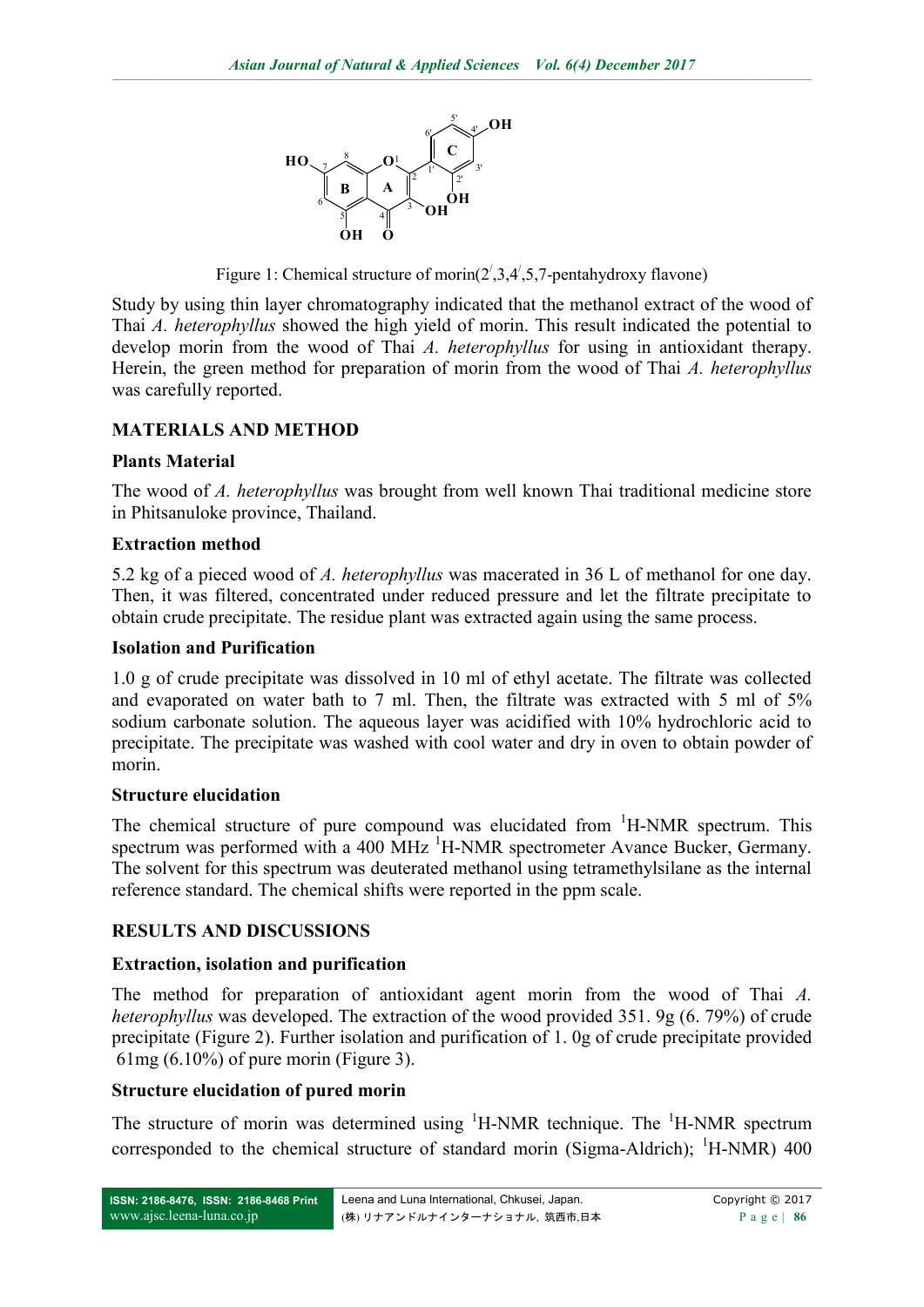MHz, CD<sub>3</sub>OD)  $\delta$ 6 . 17(1H, t, J=1.90, H- 6or H- 8Hz), 6. 34(1H, t, J=1.80, H- 6or H- 8Hz), 6. 39(1H, d, J=1.85, H- $\overline{3}$ Hz), 6. 43(1H, dd, J=8.58, 1. 85Hz, H- $\overline{5}$ , 7. 47(1H, d, J=8. 54Hz, H-.( $\sqrt{6}$ 



Figure 2. Extraction of morin from the wood of *A. heterophyllus*



Figure 3. Isolation and purification of morin from the crude precipitate

# **CONCLUSION**

The method for preparation of antioxidant agent morin from the wood of *A. heterophyllus* was developed. This method used only the chemical being friendly to the environmental and safety for human. It shall be usefull for preparation of morin from the wood of *A.heterophyllus* for using in antioxidant therapy.

## **ACKNOWLEDGEMENT**

This project was financial supporting by Faculty of Pharmaceutical Sciences, Naresuan University. Chalerm Saiin also thank Assistant Professer Dr. Nisit Pisuthanun for chemical supporting.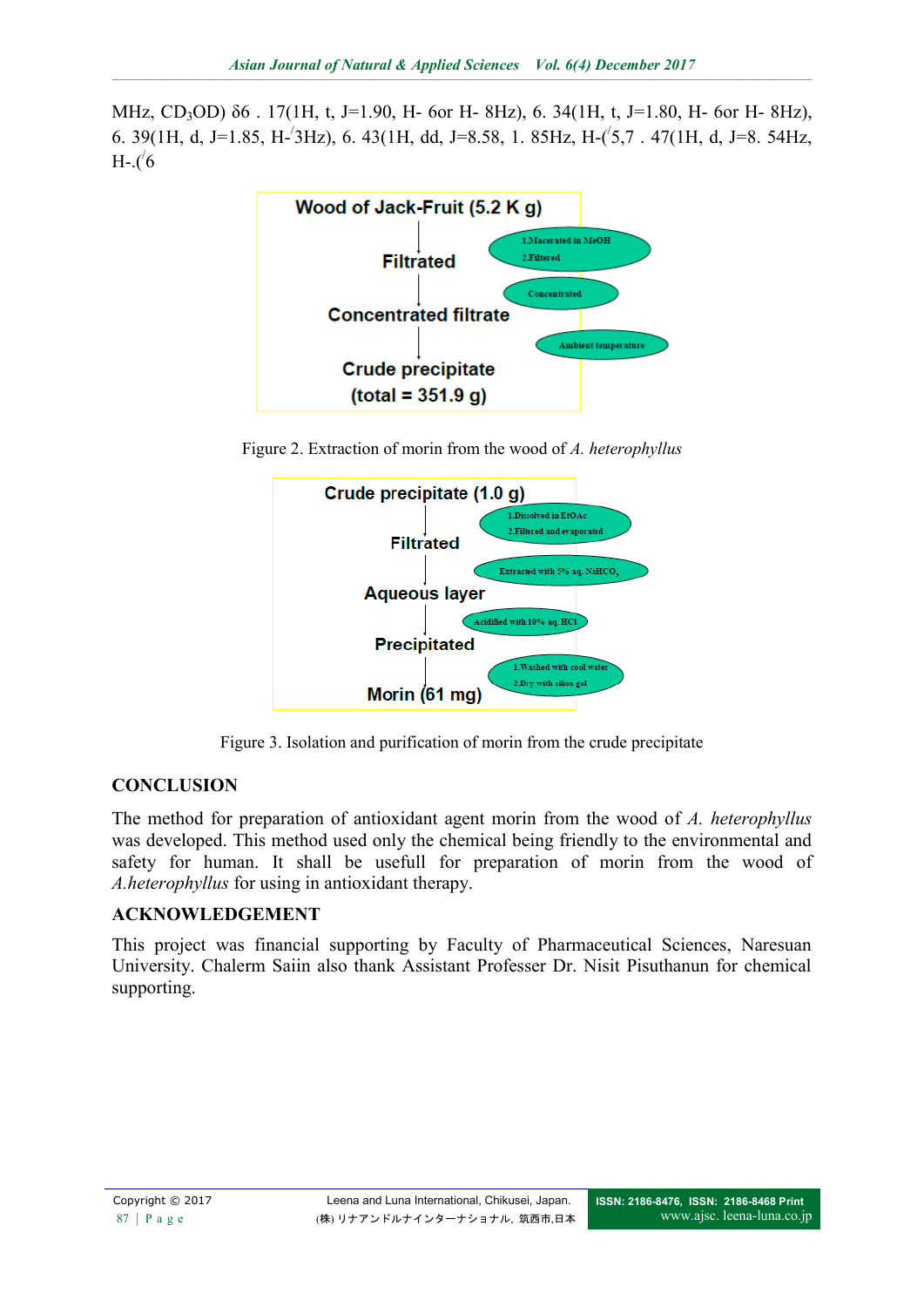### **REFERENCES**

- [1] Andersson, C.M., Hallberg, A., & Högberg, T. (1996). *Advances in drug research*. London: Academic Press.
- [2] Cho, Y.M., Onodera, H., Ueda, M., Imai, T., & Hirose, M. (2006). A 13-week subchronictoxicity study of dietary administered morin in F344 rats. *Food and Chemical Toxicity*, *44*, 891-897.
- [3] Decharneux, T., Dubois, F., Beauloy, C., Coninck, S.W.D., & Wattiaux, R. (1992). Effect of various flavonoids on lysosomes subjected to anoxidative or an osmotic stress. *Biochemical Pharmacology*, *44*(97), 1243-1248.
- [4] Elliott, M.J.R., & Kandaswami, C. (1993). *The flavonoids: Advances in research since 1986*, (618-652). Great Britain: Chapman and Hall.
- [5] Flora, S.D., Izzotti, A.,D'Agostini, F., & Cesarone, C.F. (1991).Antioxidant activity and other mechanisms of thiolsinvolved in chemoprevention of mutation and cancer.*The American Journal of Medicine*, *91*(3C), 122s-130s.
- [6] Hodnick, W.F., Kung, F.S., Roettger, W.J., Bohmont, C.W., & Pardini, R.S. (1986). Inhibition of mitochondrial respiration and production of toxic oxygen radicals by flavonoids: A structure-activity study. *Biochemical Pharmacology*, *35*(14), 2345- 2357.
- [7] Jung, H.J., Kim, S.J., Song, Y.S., Park, E.H., & Lim, C.J. (2010). Evaluation of the antiangiogenic, anti-inflammatory, and antinociceptive activities of morin. *Planta Med*, *76*, 273-275.
- [8] Karimi, R., Parivar, K., Roudbari, N.H., Sadeghi, S.V., Hashemi, M., & Hayat, P. (2013). Anti-proliferative and apoptotic effects of morinin human leukemia cell lines (HUT-78).*International Journal of Cellular & Molecular Biotechnology*, 1-13.
- [9] Krol, W., Czuba, Z., Scheller, S., Paradowski, Z., & Shani, J. (1994). Structureactivity relationship in theability of flavonols to inhibit chemilumin essence. *Journal of Ethnopharmacology*, *41*, 121-126.
- [10] Limasset, B., Doucen, C.L., Dore, J.C., Ojasso, T., Damon, M. & Paulet, A.C.D. (1993). Effects of flavonoids on thereleases of reactive oxygen species by stimulated human neutrophils.*Biochemical Pharmacology*, *46*(7), 1257-1271.
- [11] Manna, S.K., Aggarwal, R.S., Sethi, G., Aggarwal, B.B., & Ramesh, G.T. (2007). Morin(3,5,7,2',4'-Pentahydroxyflavone) abolishes nuclear factor-kappaB activationinduced by various carcinogens and inflammatory stimuli, leading to suppressionof nuclear factor-kappaB-regulated gene expression and up-regulation ofapoptosis. *Clin Cancer Res.*, *13*(7), 2290-2297.
- [12] Mora, A., Paya, M., Rios, J.L., & Alcaraz, M.J. (1990). Structure-activity relationship of polymethoxyflavones and other flavonoidsasinhibitors of non-enzymiclipid peroxidation. *Biochemical Pharmacology*, *40*(4), 739-797.
- [13] Pagonis, C., Tauber, A.I., Pavlotsky, N., & Simons, E.R. (1986). Flavonoid impairment of neutrophil response. *Biochemical Pharmacology*, *35*(2), 237-245.
- [14] Prista, L.N., & Alves, A.C. (1958). Chemical study of a tropical wood. *Garcia orta*, *6*, 679-688.